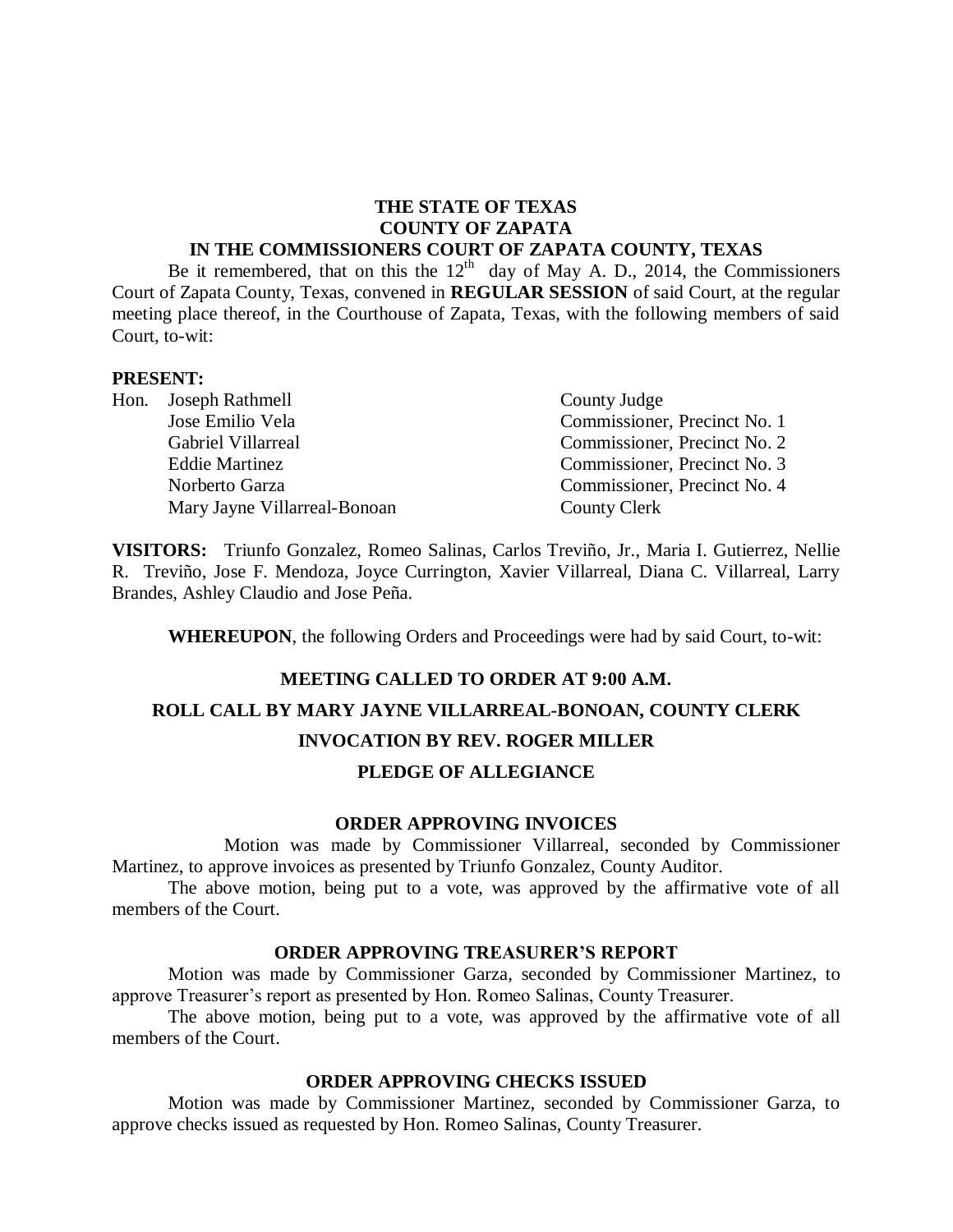The above motion, being put to a vote, was approved by the affirmative vote of all members of the Court.

### **REPORT BY LUIS L. GONZALEZ, COUNTY TAX ASSESSOR / COLLECTOR**

Mr. Gonzalez reported \$21,773.11collected from Hotel Motel Tax, \$92,483.42 have been collected in total for this fiscal year and \$111,400.00 in tax collections for a total of 90%. Oso Blanco and Aqua are still behind.

# **PRESENTATION BY ASHLEY CLAUDIO ON MEDICAL BILLING SERVICES**

A presentation on medical billing services was made by Ashley Claudio of Your Med Solutions. (No action taken.)

### **ORDER APPROVING RATIFICATION OF ORDER AUTHORIZING CREATION OF COUNTY ENERGY TRANSPORTATION REINVESTMENT ZONE KNOWN AS ZAPATA COUNTY TRANSPORTATION REINVESTMENT ZONE NO. 1 DATED MARCH 27, 2014**

Motion was made by Commissioner Martinez, seconded by Commissioner Villarreal, to approve ratification of the order authorizing the creation of County Energy Transportation Reinvestment Zone known as Zapata County Transportation Reinvestment Zone No. 1 dated March 27, 2014, pursuant to §22.1071 of the Texas Transportation Code as requested by Hon. Joe Rathmell, County Judge.

The above motion, being put to a vote, was approved by the affirmative vote of all members of the Court.

# **ORDER TO APPROVE ORDER AUTHORIZING ISSUANCE OF "ZAPATA COUNTY, TEXAS LIMITED TAX REFUNDING BONDS, SERIES 2014" AND DELEGATING AUTHORITY TO CERTAIN COUNTY OFFICIALS AND STAFF TO EXECUTE DOCUMENTS RELATING TO BONDS AND ENTERING INTO ESCROW AGREEMENT AND PAYING AGENT / REGISTRAR AGREEMENT AND AUTHORIZING OTHER MATTERS RELATED THERETO**

Motion was made by Commissioner Vela, seconded by Commissioner Garza, to approve an order authorizing issuance of "Zapata County, Texas Limited Tax Refunding Bonds, Series 2014." Delegating the authority to certain county officials and staff to execute certain documents relating to the bonds; entering into an escrow agreement and a paying agent/registrar agreement; and authorizing other matters related thereto as requested by Triunfo Gonzalez, County Auditor.

The above motion, being put to a vote, was approved by the affirmative vote of all members of the Court.

# **ORDER APPOINTING MARY JAYNE VILLARREAL-BONOAN AS ELECTED OFFICIAL TO OFFICE OF GOVERNOR REGIONAL REVIEW COMMITTEE**

Motion was made by Commissioner Martinez, seconded by Commissioner Vela, to appoint Mary Jayne Villarreal-Bonoan as the elected official to the Office of the Governor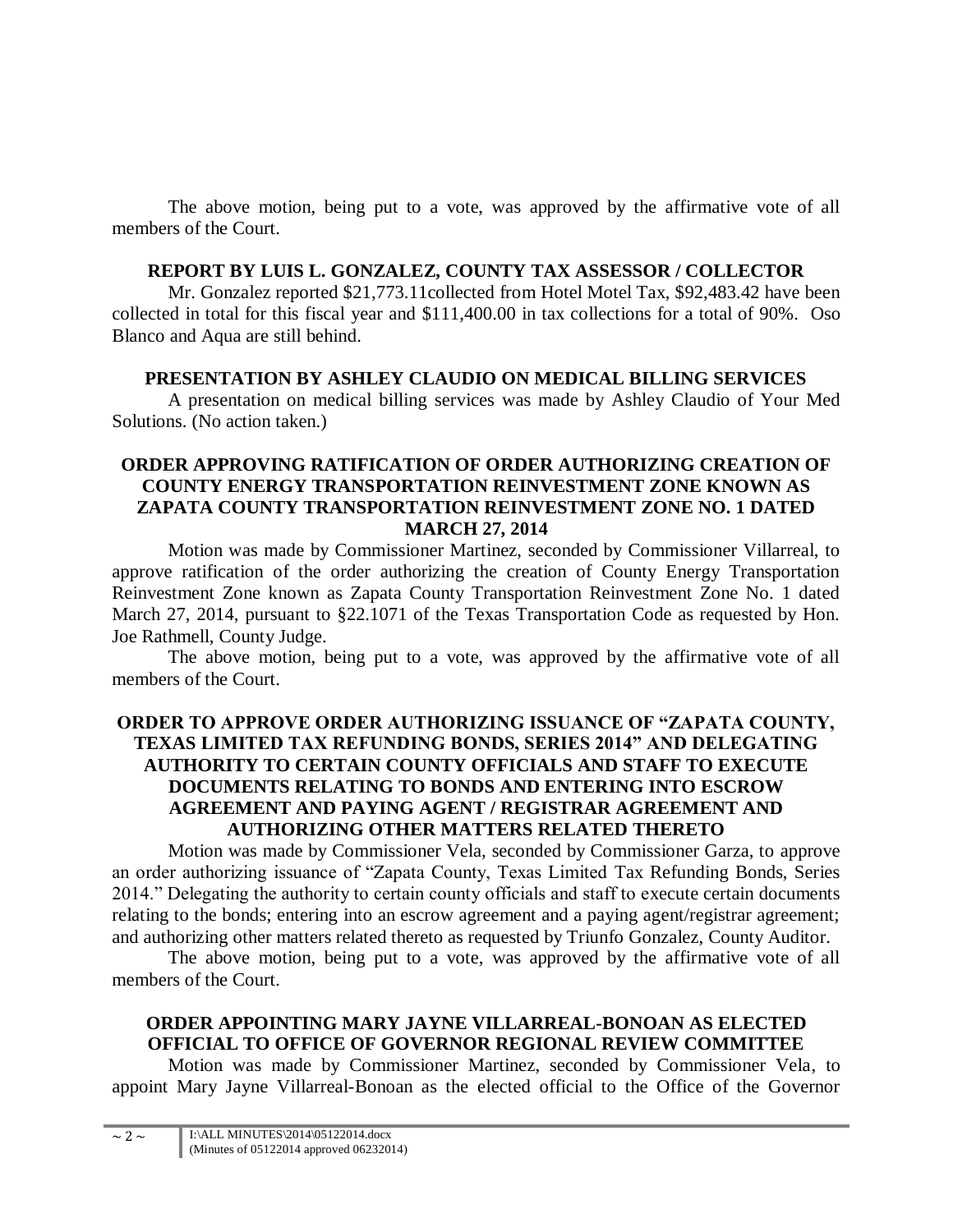Regional Review Committee as requested by Juan Rodriguez, South Texas Development Council.

The above motion, being put to a vote, was approved by the affirmative vote of all members of the Court.

#### **ORDER APPROVING TO HIRE MELITON VALADEZ AT WATER DISTRIBUTION DEPARTMENT**

Motion was made by Commissioner Vela, seconded by Commissioner Villarreal, to approve to hire Meliton Valadez at the Water Distribution Department at an entry rate of \$9.10 per hour for vacant slot #14 as requested by Carlos Treviño, Jr., Water Works Department.

The above motion, being put to a vote, was approved by the affirmative vote of all members of the Court.

## **ORDER APPROVING TO REPLACE PRECINCT 3 CREW LEADER SANTOS FLORES WITH RUBEN SANCHEZ**

Motion was made by Commissioner Garza, seconded by Commissioner Villarreal, to approve to replace Precinct 3 crew leader Santos Flores with Ruben Sanchez at \$13.59 per hour starting May 19, 2014 as requested by Hon. Eddie Martinez, Commissioner Pct. 3.

The above motion, being put to a vote, was approved by the affirmative vote of all members of the Court.

# **ORDER APPROVING TO REPLACE RUBEN SANCHEZ WITH JESUS HINOJOSA**

Motion was made by Commissioner Garza, seconded by Commissioner Vela, to approve to Ruben Sanchez with Jesus Hinojosa at \$9.59 per hour starting May 19, 2014 as requested by Hon. Eddie Martinez, Commissioner Pct. 3.

The above motion, being put to a vote, was approved by the affirmative vote of all members of the Court.

#### **THE FOLLOWING ITEMS WERE HEARD IN EXECUTIVE SESSION**

17. Discussion and possible action to enter into a construction contract with R & G Clark, Inc., doing business as Servpro of Northwest Dallas in the amount of ONE MILLION THREE HUNDRED FIFTY-THOUSAND DOLLARS (1,350,000.00) for courthouse renovations involving re-roof of the courthouse, dealing with the ambient air temperature in the building, as well as addressing all issues with the sprinkler system and plumbing involving said courthouse and any matters incident thereto as requested by Said Alfonso Figueroa, County Attorney. (Executive Session in requested pursuant to Texas Government Code Title 5, Sub Chapter D, Section 551.071 Consultation with Attorney.)

18. Consultation with attorney and possible action to approve an amendment to the existing contract between Zapata County Water Department and Zapata County Water Control & Improvement District (Hwy 16) as requested by Said Alfonso Figueroa, County Attorney.

(Executive Session in requested pursuant to Texas Government Code Title 5, Sub Chapter D, Section 551.071 Consultation with Attorney.)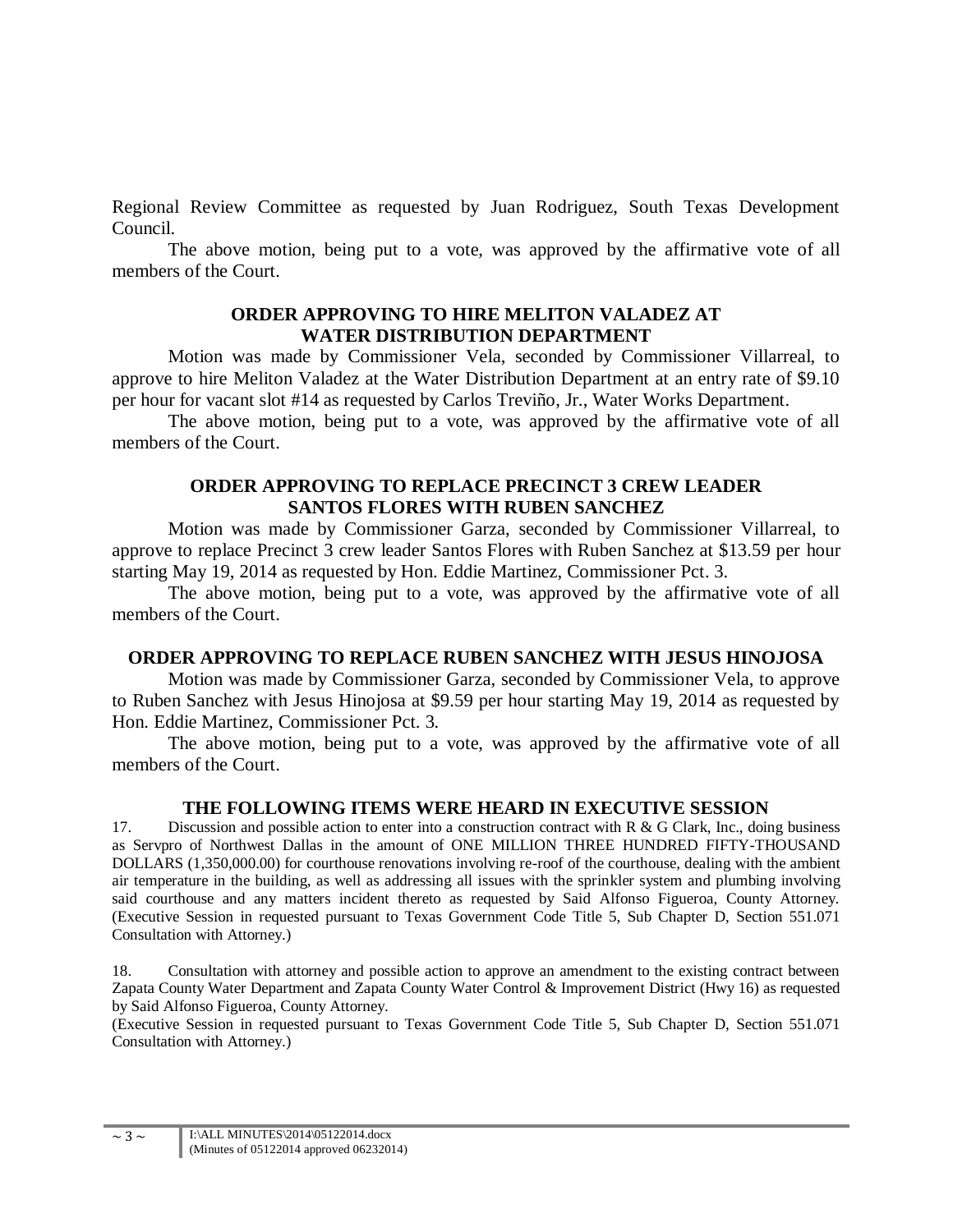## **ORDER APPROVING INSTALLATION OF SPEED HUMPS**

Motion was made by Commissioner Vela, seconded by Commissioner Martinez, to approve the installation of the following speed humps:

- a. 17<sup>th</sup> Avenue between Glenn Street and Fresno Street (Residents have submitted a petition).
- b. Zapata Boulevard between  $16<sup>th</sup>$  and  $17<sup>th</sup>$  (Residents have submitted a petition).

as requested by Hon. Norberto Garza, Commissioner Pct. 4.

The above motion, being put to a vote, was approved by the affirmative vote of all members of the Court.

# **MOTION WAS MADE BY COMMISSIONER GARZA, SECONDED BY COMMISSIONER MARTINEZ, TO ENTER INTO EXECUTIVE SESSION**

# **MOTION WAS MADE BY COMMISSIONER GARZA, SECONDED BY COMMISSIONER MARTINEZ, TO RETURN TO REGULAR SESSION**

# **ORDER APPROVING CONSTRUCTION CONTRACT WITH R & G CLARK, INC, DBA SERVPRO OR NORTHWEST DALLAS**

Motion was made by Commissioner Vela, seconded by Commissioner Garza, to approve construction contract with R & G Clark, Inc., doing business as Servpro of Northwest Dallas in the amount of ONE MILLION THREE HUNDRED FIFTY-THOUSAND DOLLARS (1,350,000.00) for courthouse renovations involving re-roof of the courthouse, dealing with the ambient air temperature in the building, as well as addressing all issues with the sprinkler system and plumbing involving said courthouse and any matters incident thereto as requested by Said Alfonso Figueroa, County Attorney.

The above motion, being put to a vote, was approved by the affirmative vote of all members of the Court.

## **ORDER APPROVING AMENDMENT OF EXISTING CONTRACT BETWEEN ZAPATA COUNTY WATER DEPARTMENT AND ZAPATA COUNTY WATER CONTROL & IMPROVEMENT DISTRICT (HWY 16)**

Motion was made by Commissioner Garza, seconded by Commissioner Martinez, to approve an to the existing contract between Zapata County Water Department and Zapata County Water Control & Improvement District (Hwy 16) as requested by Said Alfonso Figueroa, County Attorney.

The above motion, being put to a vote, was approved by the affirmative vote of all members of the Court.